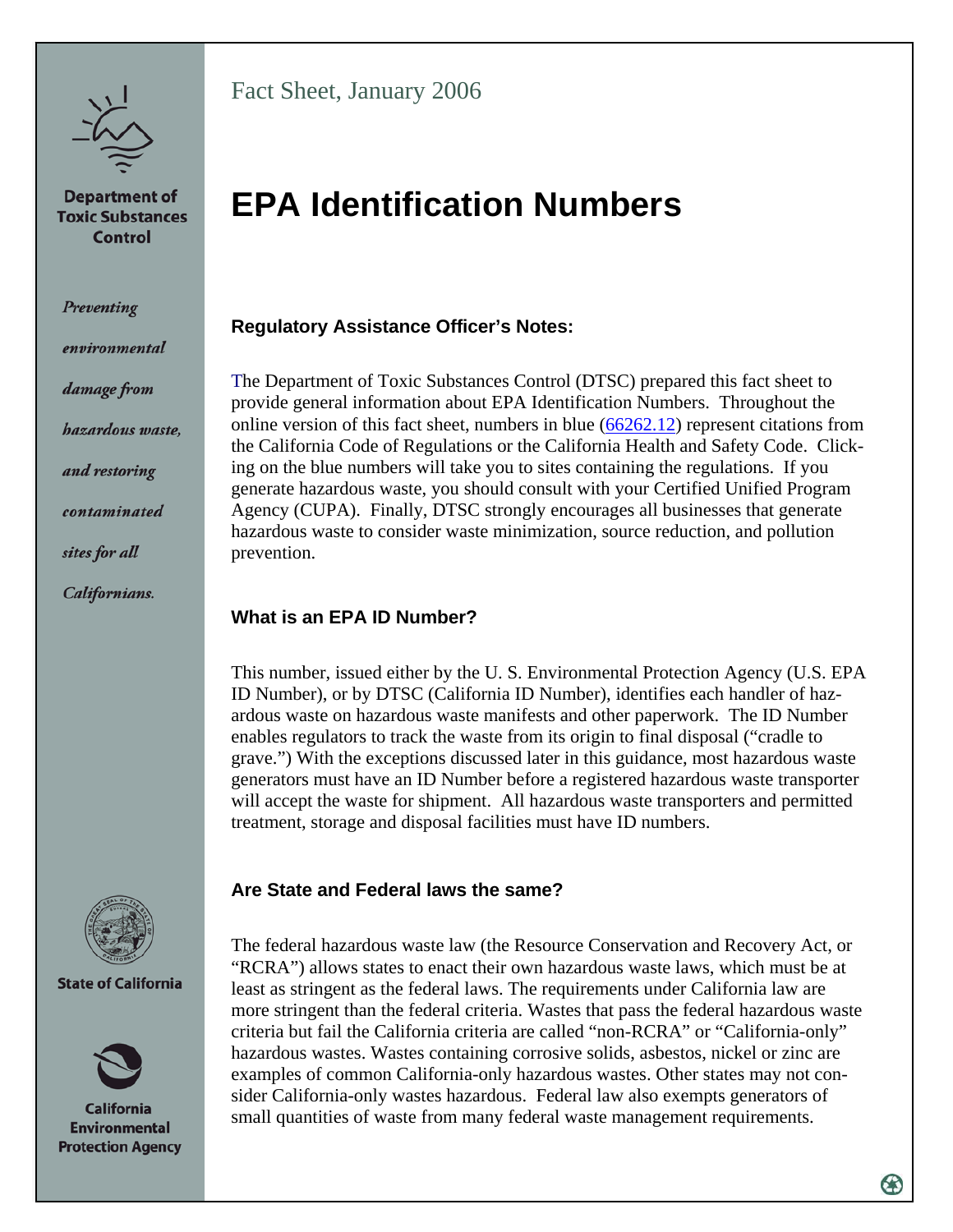#### **How many ID Numbers do I need?**

ID Numbers are site-specific and there is normally only one number at a business address. If you have a business that generates waste at multiple addresses that are not physically connected (contiguous), each address needs a separate ID Number. In the case where generators are independent businesses that operate in suites within the same building, each business must have their own ID Number. If you are not clear as to whether you operate on one site or multiple sites, contact your [local environmental agency](http://www.dtsc.ca.gov/InformationResources/local_contacts.cfm) or the DTSC information resources listed at the end of this fact sheet.

#### **Do I need a U.S. EPA ID Number, or a California ID Number?**

If you generate more than 1 kilogram of RCRA acutely hazardous waste per month or more than 100 kilograms of other RCRA waste per month, you must get a U.S. EPA ID Number. If you generate 100 kilograms or less of RCRA waste or one kilogram or less per month of acutely hazardous waste, and meet certain other requirements, you are exempted by U.S. EPA from many of its regulations, including the requirement to have an EPA ID Number. These businesses are called "conditionally exempt smallquantity generators", or CESQGs. The regula-tory citation is 40 CFR section [261.5](http://www.gpoaccess.gov/cfr/retrieve.html)

However, California regulations do not have an equivalent small quantity generator exemption. Almost all business generators of hazardous waste in California that are not required to have a U.S. EPA ID Number must, in practice, have a California ID Number. See California Code of Regulations title 22, section [66262.12](http://www.dtsc.ca.gov/LawsRegsPolicies/Title22/index.cfm). However:

1. Generators handling only hazardous waste produced incidental to owning and maintaining their own place of residence do not need an ID Number, either federal or state.

2. Businesses whose ONLY hazardous waste generation is 100 kilograms or less per month of waste that is hazardous solely because of its silver content ("silver-only waste") do not need an ID Number. This is true even if they treat the waste in silver-recovery units and then send the silver for reclamation. See Health and Safety Code section [25143.13.](http://www.leginfo.ca.gov/calaw.html) Also see the DTSC Fact Sheet, "[Onsite Tiered Permitting: Changes in](http://www.dtsc.ca.gov/HazardousWaste/upload/HWM_FS_SB2111.pdf)  [Regulation of Silver Wastes.](http://www.dtsc.ca.gov/HazardousWaste/upload/HWM_FS_SB2111.pdf)"

3. Businesses that generate ONLY universal waste (fluorescent lamps, batteries, mercury wastes, etc.) and manage it as such also do not need an ID Number. For information about Universal Waste, here is a link to DTSC's [Managing](http://www.dtsc.ca.gov/HazardousWaste/EWaste/upload/HWM_FS_UWR.pdf)  [Universal Waste in California.](http://www.dtsc.ca.gov/HazardousWaste/EWaste/upload/HWM_FS_UWR.pdf)

In summary, except for the above-mentioned exemptions, if you generate only non-RCRA hazardous wastes, or you generate less than 100 kilograms of RCRA hazardous waste per month (or less than 1 kilogram of RCRA acutely hazardous waste), you must get a California ID Number. If you generate more than 100 kilograms of RCRA waste per month or more than 1 kilogram of RCRA acutely hazardous waste per month, then you must get a U.S. EPA ID Number.

#### **I used to be exempt from ID Number requirements. What happened?**

The passage of **[Senate Bill 271](http://www.leginfo.ca.gov/bilinfo.html)** (effective January 1, 2002) removed the exemption that once allowed small generators of used oil and solvents to offer waste for transport without an EPA ID Number (former milkrun or modified manifest procedures.)

The [Consolidated Manifesting](http://www.dtsc.ca.gov/HazardousWaste/Transporters/upload/HWMP_FS_SB271.pdf) procedure that replaced the milkrun manifesting procedure requires that generators using consolidated transporters provide them with an ID Number.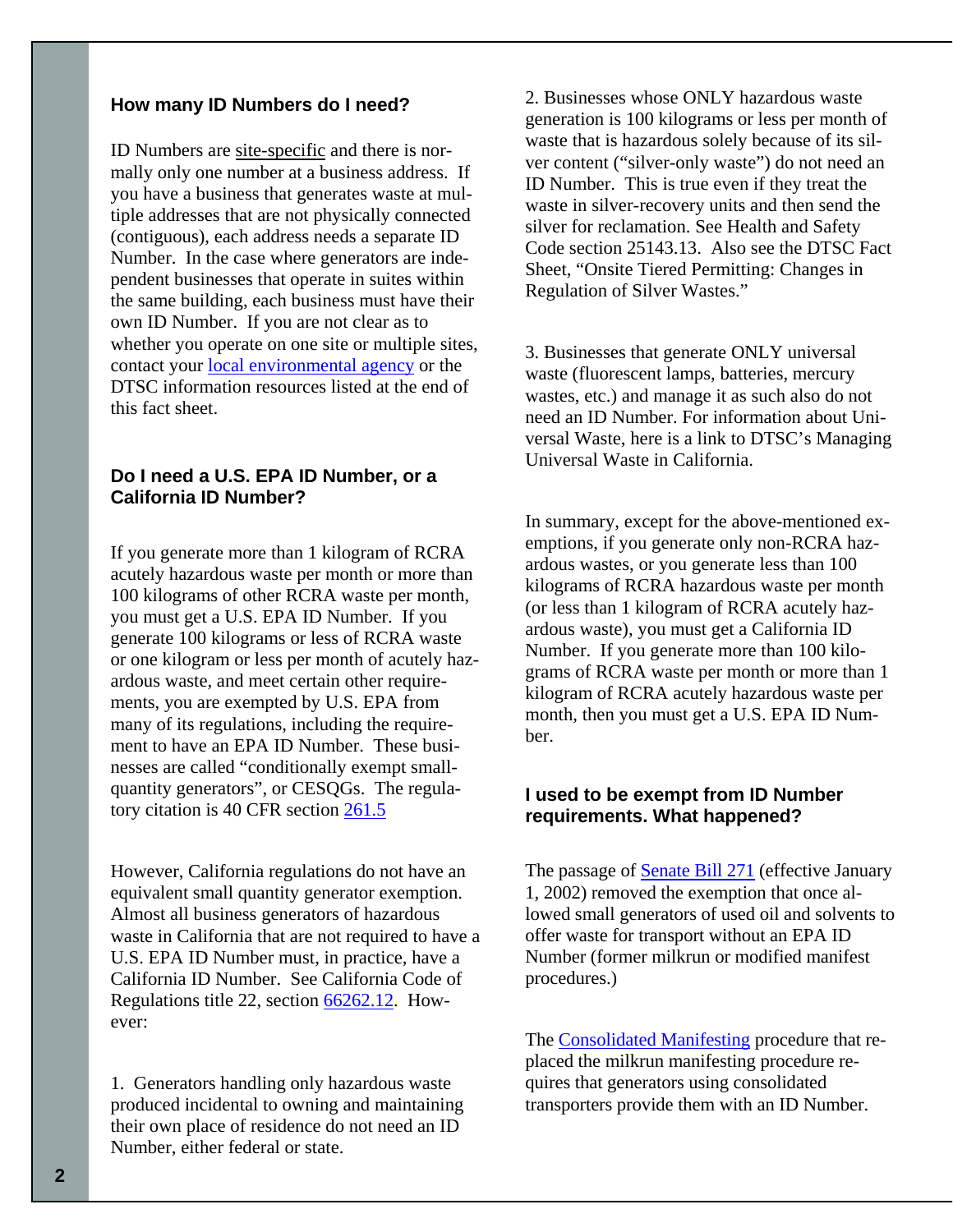#### **How do I get an EPA ID Number?**

Handlers of RCRA waste who need an U.S. EPA ID Number must send a "Notification of Regulated Waste Activity", form 8700-12, to the U.S. EPA contractor at the address given in its instructions. You can request this form by calling **(415) 495-8895**, or you can download the form from the [U.S. EPA](http://www.epa.gov/epaoswer/hazwaste/data/form8700/8700-12.pdf) web site.

Handlers who do not need a U.S. EPA ID but do need a California ID Number can obtain it by completing and submitting the "California Hazardous Waste Permanent ID Number Application", [DTSC Form 1358,](http://www.dtsc.ca.gov/HazardousWaste/upload/GISS_FORM_1358.pdf) by mail, email, or fax. You can download the form from the [DTSC](http://www.dtsc.ca.gov/HazardousWaste/upload/GISS_FORM_1358.pdf)  [website](http://www.dtsc.ca.gov/HazardousWaste/upload/GISS_FORM_1358.pdf) or you can request a blank form by calling DTSC at 800-618-6942. DTSC no longer issues permanent ID Numbers by telephone.

#### **Am I charged fees for the issuance of the ID Number?**

There is no charge for issuing the number, but DTSC is required to collect an annual business information verification fee for each permanent ID Number. The fee is based on the number of employees in the entire organization. If your business has fewer than 50 employees, the fee is zero. There is no verification fee for a Temporary ID Number. [Frequently Asked Questions](http://www.dtsc.ca.gov/HazardousWaste/upload/GISS_FAQ_VQ.pdf)  about the ID Number verification process and manifest fees are available on the DTSC website.

#### **I usually don't generate hazardous waste, but I recently generated some. Can I get a temporary EPA ID Number for this one time event?**

DTSC issues temporary (or "provisional") ID Numbers to people or businesses that do not routinely generate hazardous waste. Examples of non-routine activities include asbestos abatement, removing underground tanks, and removing hazardous wastes that were abandoned in a leased building. A California temporary number is only valid for non-RCRA (California only) waste or when the total RCRA waste hauled is less than 220 pounds or 27 gallons per month. To get a California temporary ID Number, call DTSC at (800) 618-6942 (in-state) or (916) 255- 1136 (out-of-state.) U.S. EPA also issues provisional ID Numbers for non-routinely generated federal wastes. Temporary and provisional ID Numbers are valid for a maximum of 90 days but can be used to haul any amount of hazardous waste that has been generated at the site before and during that period. Holders of temporary Numbers are not charged EPA ID verification fees.

#### **Do I need to get a new ID Number if I move my business?**

Yes. If you have a California ID Number, submit one DTSC Form 1358 to deactivate your old number, and another to request that a number be issued for your new location. This is also true if you are selling or buying a business; the seller must inactivate the old number and have the new owner submit a [DTSC Form 1358](http://www.dtsc.ca.gov/HazardousWaste/upload/GISS_FORM_1358.pdf) to have a new number issued. If you have a U.S. EPA ID Number, these actions are done through the use of Form 8700-12, "Notification of Regulated Waste Activity".

#### **I've always wondered: do the letters in front of the ID Numbers mean anything?**

Early federally–issued ID Numbers had two letters corresponding to the generator's state and ten digits. Current ID Numbers consist of three letters followed by nine digits. The significance of those letters is as follows: